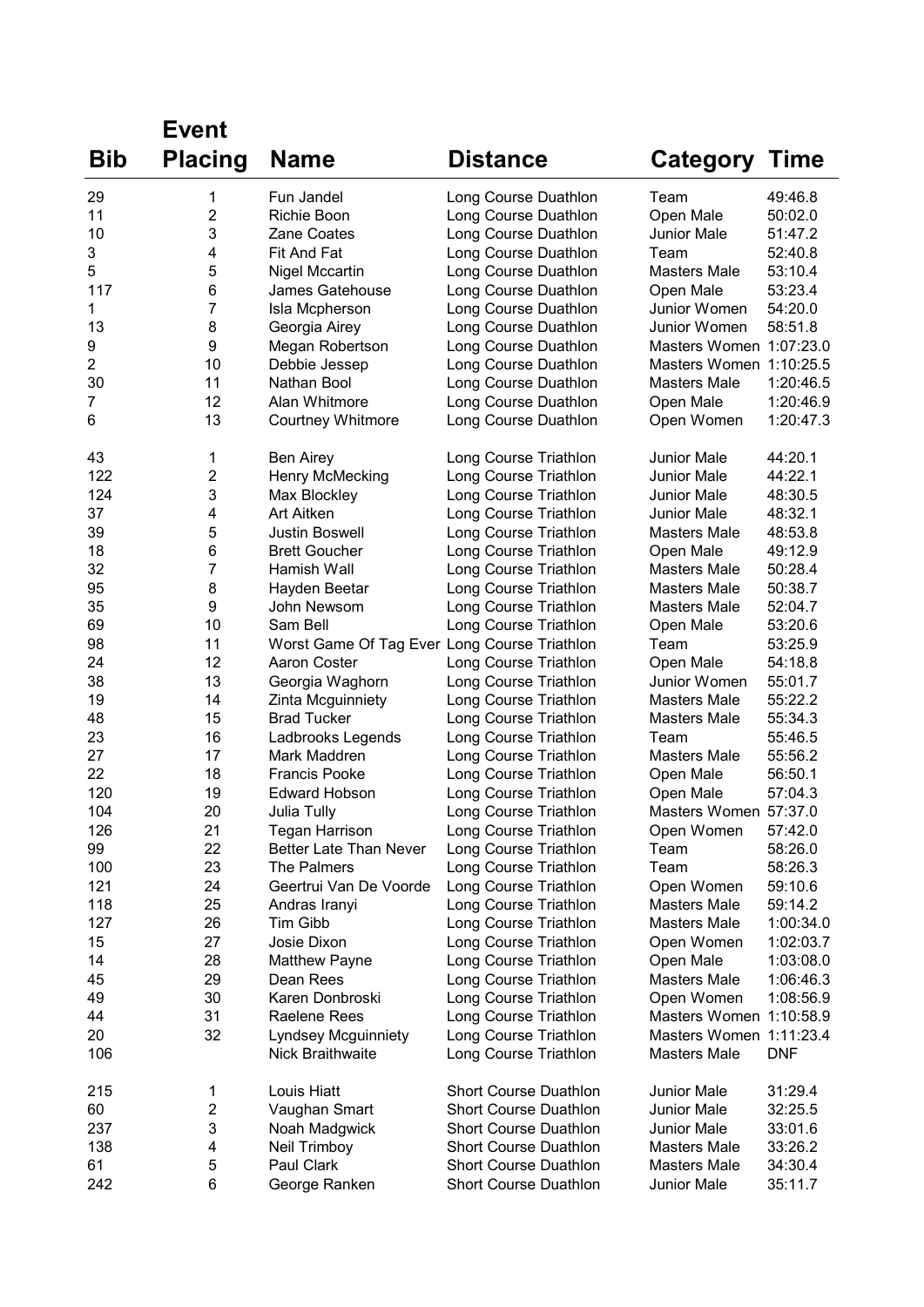| 232 | 7              | Max Cosgriff             | <b>Short Course Duathlon</b>  | <b>Junior Male</b>    | 35:26.4    |
|-----|----------------|--------------------------|-------------------------------|-----------------------|------------|
| 56  | 8              | <b>Peter Saunders</b>    | <b>Short Course Duathlon</b>  | <b>Masters Male</b>   | 36:16.6    |
| 218 | 9              | Zac Hibbs                | <b>Short Course Duathlon</b>  | <b>Junior Male</b>    | 36:20.2    |
| 62  | 10             | <b>Shelley Bundy</b>     | <b>Short Course Duathlon</b>  | Masters Women 36:36.4 |            |
| 53  | 11             | Polly Moseley            | <b>Short Course Duathlon</b>  | Open Women            | 37:15.7    |
| 213 | 12             | Sam Ensor                | <b>Short Course Duathlon</b>  | <b>Junior Male</b>    | 37:44.4    |
| 256 | 13             | <b>Marcus Fogarty</b>    | <b>Short Course Duathlon</b>  | <b>Junior Male</b>    | 38:20.2    |
| 108 | 14             | Hamish Pennycuick        | <b>Short Course Duathlon</b>  | <b>Junior Male</b>    | 39:07.6    |
|     | 15             |                          |                               |                       |            |
| 253 |                | <b>Travis Hibbs</b>      | <b>Short Course Duathlon</b>  | <b>Junior Male</b>    | 39:27.2    |
| 212 | 16             | <b>Waihi Warriors</b>    | <b>Short Course Duathlon</b>  | Team                  | 39:48.7    |
| 200 | 17             | George Kavanagh          | <b>Short Course Duathlon</b>  | <b>Junior Male</b>    | 40:10.3    |
| 251 | 18             | <b>Frederick Gorman</b>  | Short Course Duathlon         | <b>Junior Male</b>    | 44:23.9    |
| 257 | 19             | Samuel Taylor            | <b>Short Course Duathlon</b>  | <b>Junior Male</b>    | 46:39.5    |
| 64  | 20             | Michaela Cooper          | <b>Short Course Duathlon</b>  | Masters Women 46:54.0 |            |
| 57  | 21             | Shalamar Wati            | <b>Short Course Duathlon</b>  | Open Women            | 48:48.2    |
| 201 |                | Emma Barnett             | <b>Short Course Duathlon</b>  | Junior Women          | <b>DNF</b> |
|     |                |                          |                               |                       |            |
| 88  | 1              | <b>Thomas Newsom</b>     | <b>Short Course Triathlon</b> | <b>Junior Male</b>    | 26:15.7    |
| 111 | $\overline{c}$ | Gwilym Jones             | <b>Short Course Triathlon</b> | Junior Male           | 26:52.1    |
| 74  | 3              | <b>Andre Free</b>        | <b>Short Course Triathlon</b> | <b>Junior Male</b>    | 27:20.1    |
| 31  | 4              | <b>Cohnor Welsh</b>      | <b>Short Course Triathlon</b> | Junior Male           | 27:43.5    |
| 91  | 5              | <b>Benita Clark</b>      | <b>Short Course Triathlon</b> | Junior Women          | 29:28.8    |
| 116 | 6              | Sophie Lampe             | <b>Short Course Triathlon</b> | Junior Women          | 29:30.9    |
| 214 | 7              |                          | <b>Short Course Triathlon</b> | <b>Junior Male</b>    | 30:14.2    |
|     |                | <b>Alex Cosgriff</b>     |                               |                       |            |
| 250 | 8              | <b>Jack Molloy</b>       | <b>Short Course Triathlon</b> | Junior Male           | 31:25.1    |
| 210 | 9              | Mason Mclachlan          | <b>Short Course Triathlon</b> | <b>Junior Male</b>    | 31:27.3    |
| 137 | 10             | James Trimboy            | <b>Short Course Triathlon</b> | <b>Junior Male</b>    | 31:32.2    |
| 134 | 11             | Sam Draper               | <b>Short Course Triathlon</b> | <b>Junior Male</b>    | 31:59.2    |
| 73  | 12             | Aimee Free               | <b>Short Course Triathlon</b> | Junior Women          | 32:14.8    |
| 71  | 13             | George Henry             | <b>Short Course Triathlon</b> | <b>Junior Male</b>    | 32:23.2    |
| 243 | 14             | Luke Sanders             | <b>Short Course Triathlon</b> | Junior Male           | 32:35.0    |
| 87  | 15             | <b>Felicity Newsom</b>   | <b>Short Course Triathlon</b> | Junior Women          | 32:55.3    |
| 234 | 16             | Give It All You've Ghert | <b>Short Course Triathlon</b> | Team                  | 33:52.8    |
| 248 | 17             | Sam Hurst                | <b>Short Course Triathlon</b> | <b>Junior Male</b>    | 33:59.3    |
| 85  | 18             | <b>Charlie Saunders</b>  | <b>Short Course Triathlon</b> | <b>Junior Male</b>    | 34:11.9    |
| 67  | 19             | India Taylor             | <b>Short Course Triathlon</b> | Junior Women          | 34:13.5    |
| 229 | 20             | <b>Griffin Roycroft</b>  | <b>Short Course Triathlon</b> | <b>Junior Male</b>    | 34:22.6    |
| 114 | 21             | Robbie Lampe             | <b>Short Course Triathlon</b> | Junior Male           | 34:23.9    |
| 72  | 22             | Declan Henry             | <b>Short Course Triathlon</b> | <b>Junior Male</b>    | 34:28.8    |
| 68  | 23             | <b>Miller Taylor</b>     | <b>Short Course Triathlon</b> | <b>Junior Male</b>    | 34:32.4    |
| 219 | 24             | Sam Maxwell              | <b>Short Course Triathlon</b> | <b>Junior Male</b>    | 34:33.7    |
| 240 | 25             | Louis O'Sullivan         | <b>Short Course Triathlon</b> | <b>Junior Male</b>    | 34:50.1    |
|     | 26             |                          |                               | Junior Women          |            |
| 239 |                | <b>Lily Miller</b>       | <b>Short Course Triathlon</b> |                       | 34:59.8    |
| 227 | 27             | George Currie            | <b>Short Course Triathlon</b> | <b>Junior Male</b>    | 35:15.4    |
| 260 | 28             | Samuel Moore             | <b>Short Course Triathlon</b> | <b>Junior Male</b>    | 35:18.1    |
| 112 | 29             | Lockie Lampe             | <b>Short Course Triathlon</b> | <b>Junior Male</b>    | 36:52.7    |
| 115 | 30             | Sam Lampe                | <b>Short Course Triathlon</b> | <b>Masters Male</b>   | 36:53.2    |
| 66  | 31             | <b>Cameron Palmer</b>    | <b>Short Course Triathlon</b> | <b>Junior Male</b>    | 37:12.5    |
| 65  | 32             | <b>Tamera Palmer</b>     | <b>Short Course Triathlon</b> | Junior Women          | 37:32.9    |
| 258 | 33             | <b>Toby Maw</b>          | <b>Short Course Triathlon</b> | <b>Junior Male</b>    | 37:51.8    |
| 135 | 34             | Sean Tully               | <b>Short Course Triathlon</b> | <b>Masters Male</b>   | 37:54.8    |
| 228 | 35             | George Levings           | <b>Short Course Triathlon</b> | <b>Junior Male</b>    | 38:07.8    |
| 259 | 36             | <b>Toia Sheed</b>        | <b>Short Course Triathlon</b> | Junior Women          | 38:29.7    |
| 235 | 37             | Josh Sadler              | <b>Short Course Triathlon</b> | <b>Junior Male</b>    | 38:32.4    |
| 221 | 38             | Ayala Moe                | <b>Short Course Triathlon</b> | Junior Women          | 39:29.0    |
| 261 | 39             | <b>Arthur Orbell</b>     | <b>Short Course Triathlon</b> | Junior Male           | 39:45.8    |
| 231 | 40             | <b>Dunsandel Dragons</b> | <b>Short Course Triathlon</b> | Team                  | 40:14.3    |
| 25  | 41             | <b>Phoebe Collie</b>     | <b>Short Course Triathlon</b> | Junior Women          | 40:44.8    |
|     |                |                          |                               |                       |            |